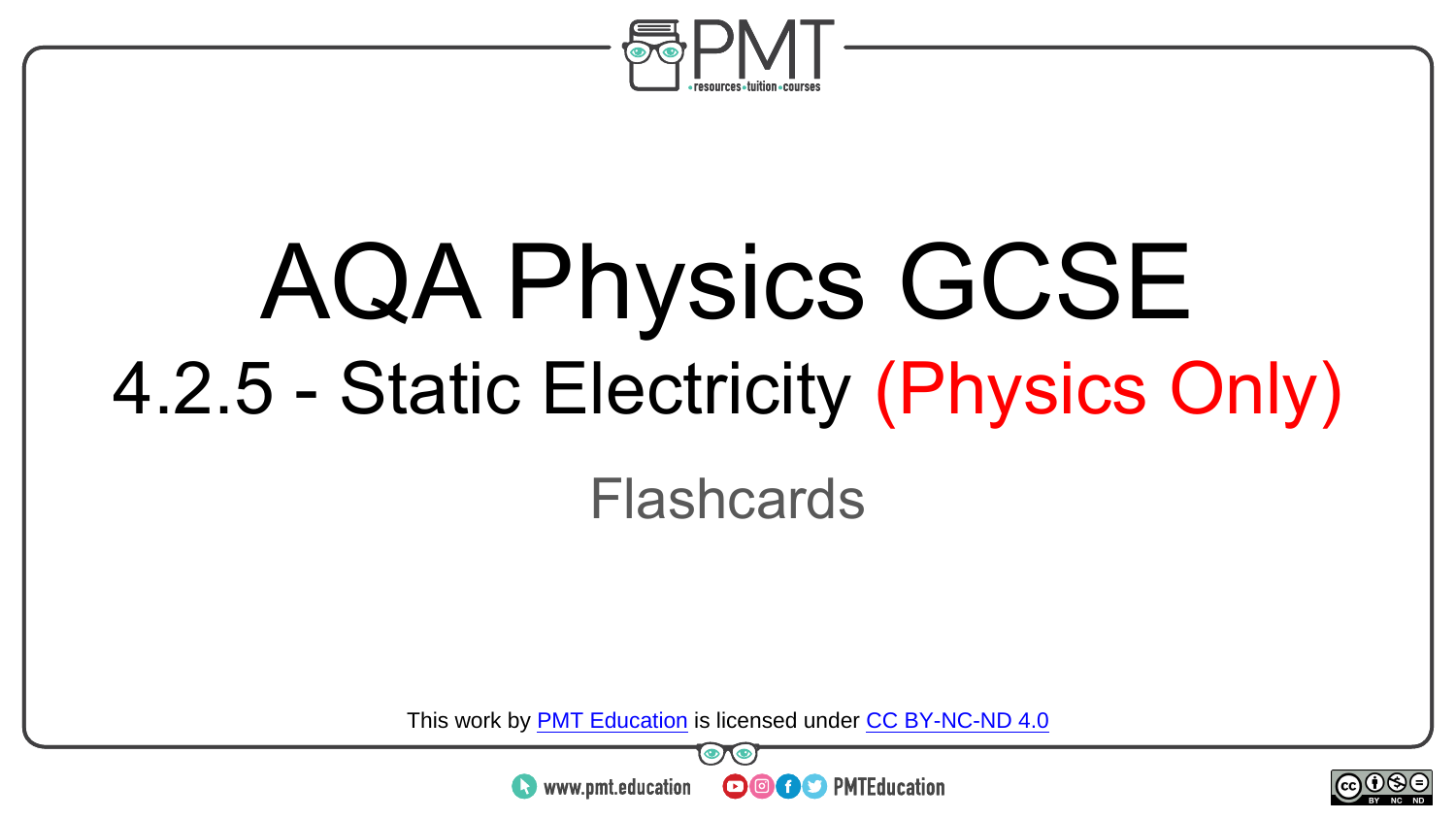

### What can happen when insulating materials are rubbed together?



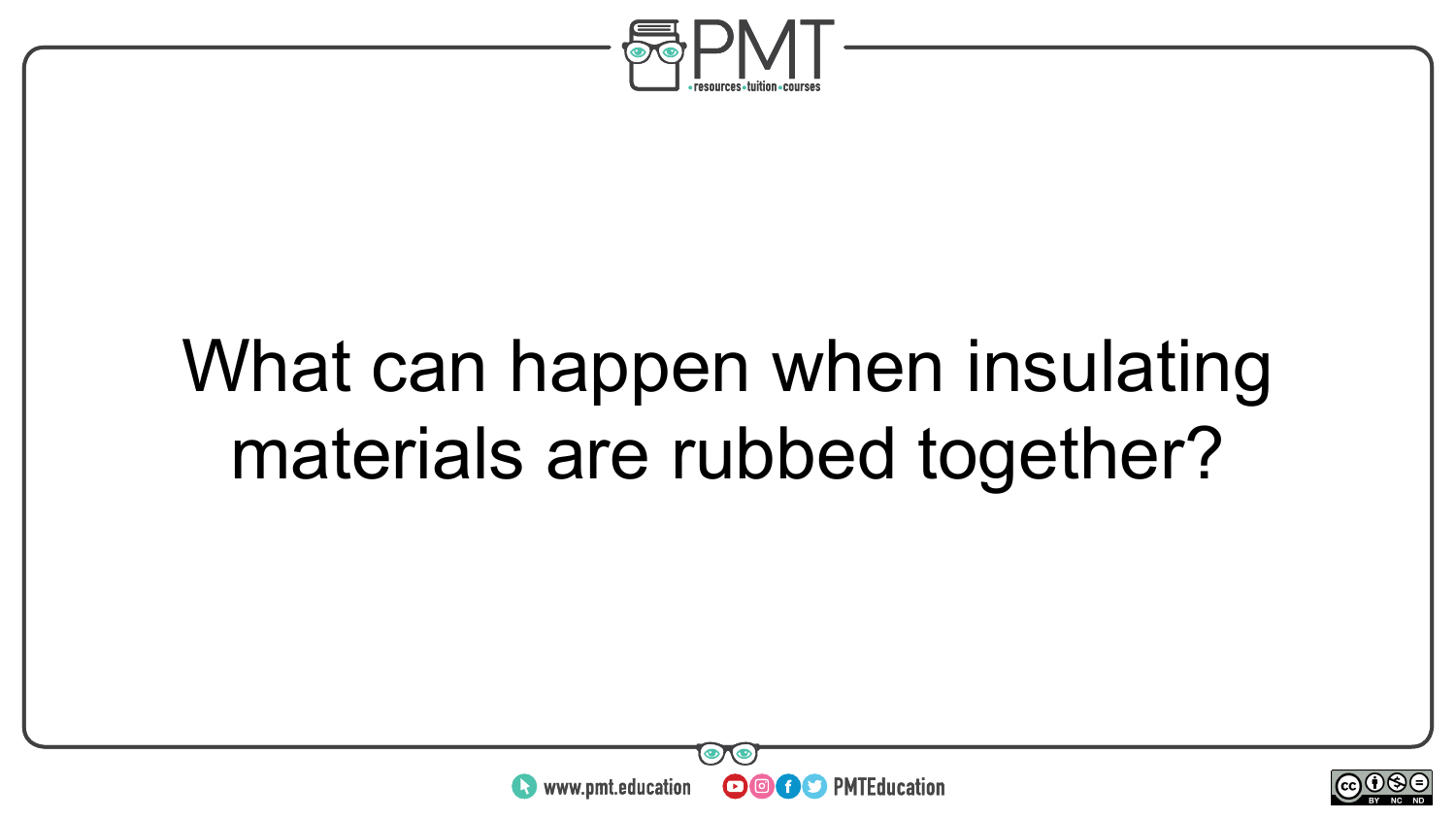

#### What can happen when insulating materials are rubbed together?

### They can become (statically) electrically charged.



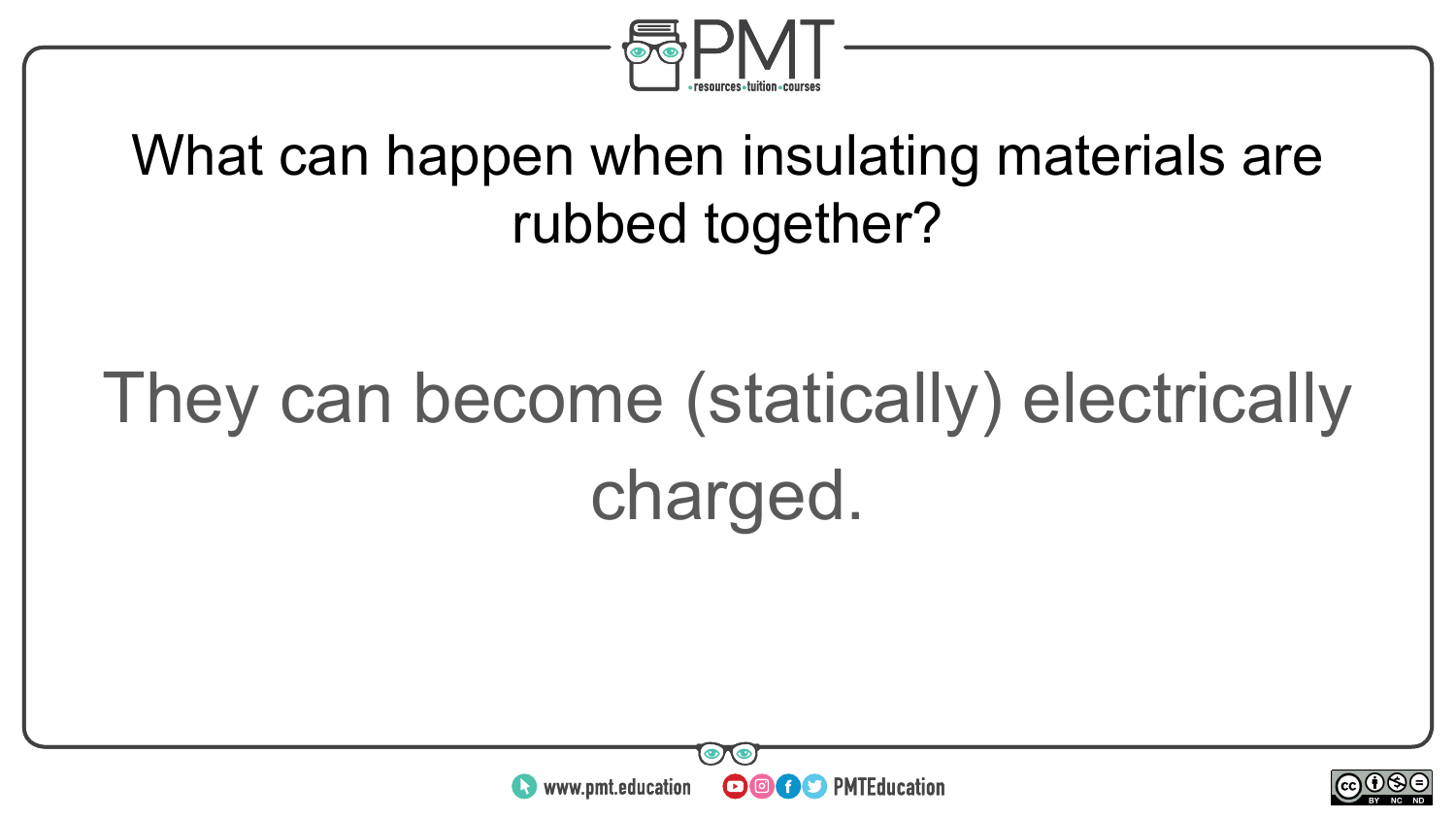

### Why can insulators become electrically charged when rubbed together?



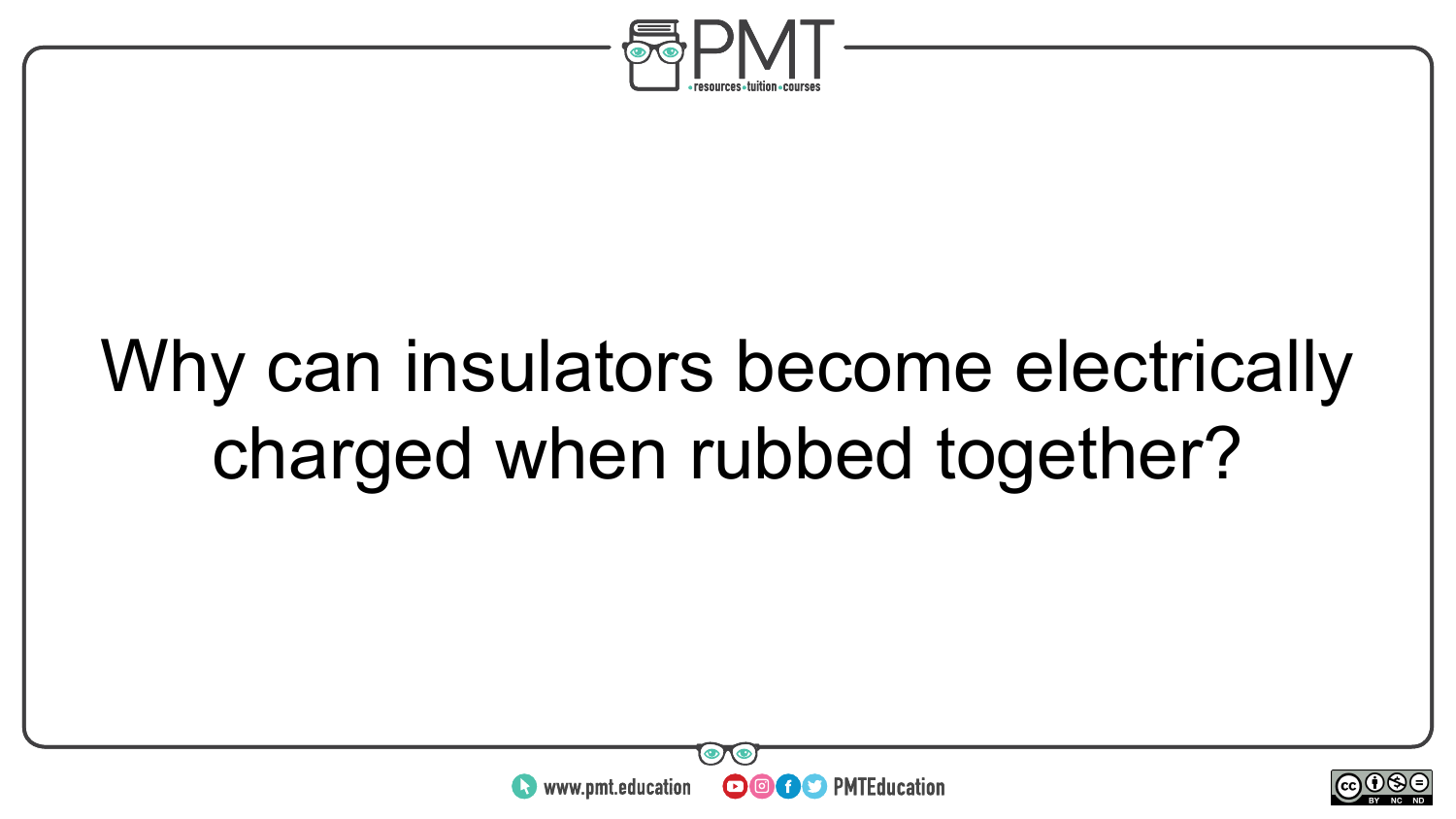

#### Why can insulators become electrically charged when rubbed together?

- Electrons are rubbed from one material onto the other
	- The material gaining electrons becomes negatively charged
	- The material losing electrons becomes equally

www.pmt.education

positively charged

**OOOO** PMTEducation

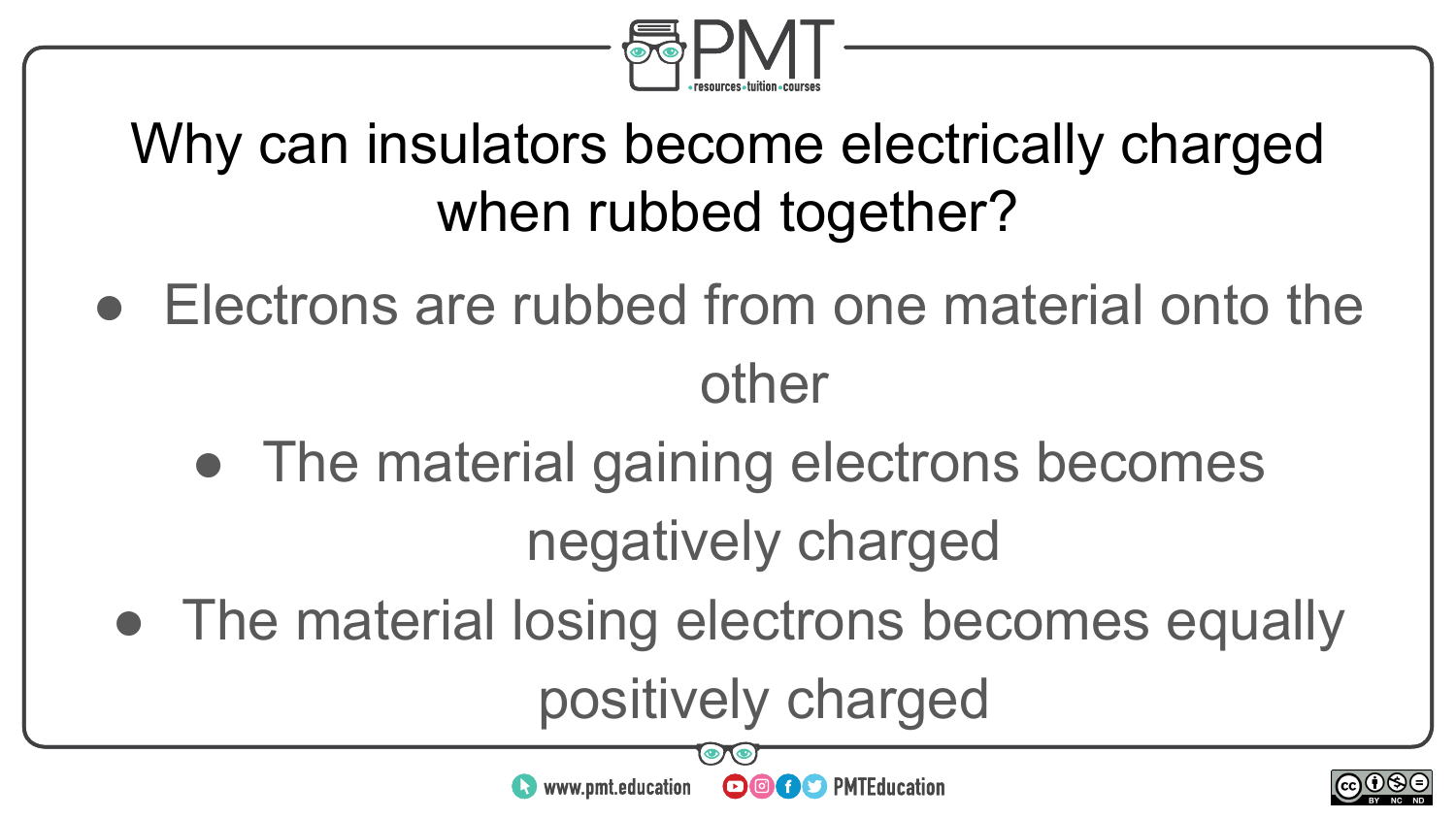

### What happens when two electrically charged objects are brought close together?



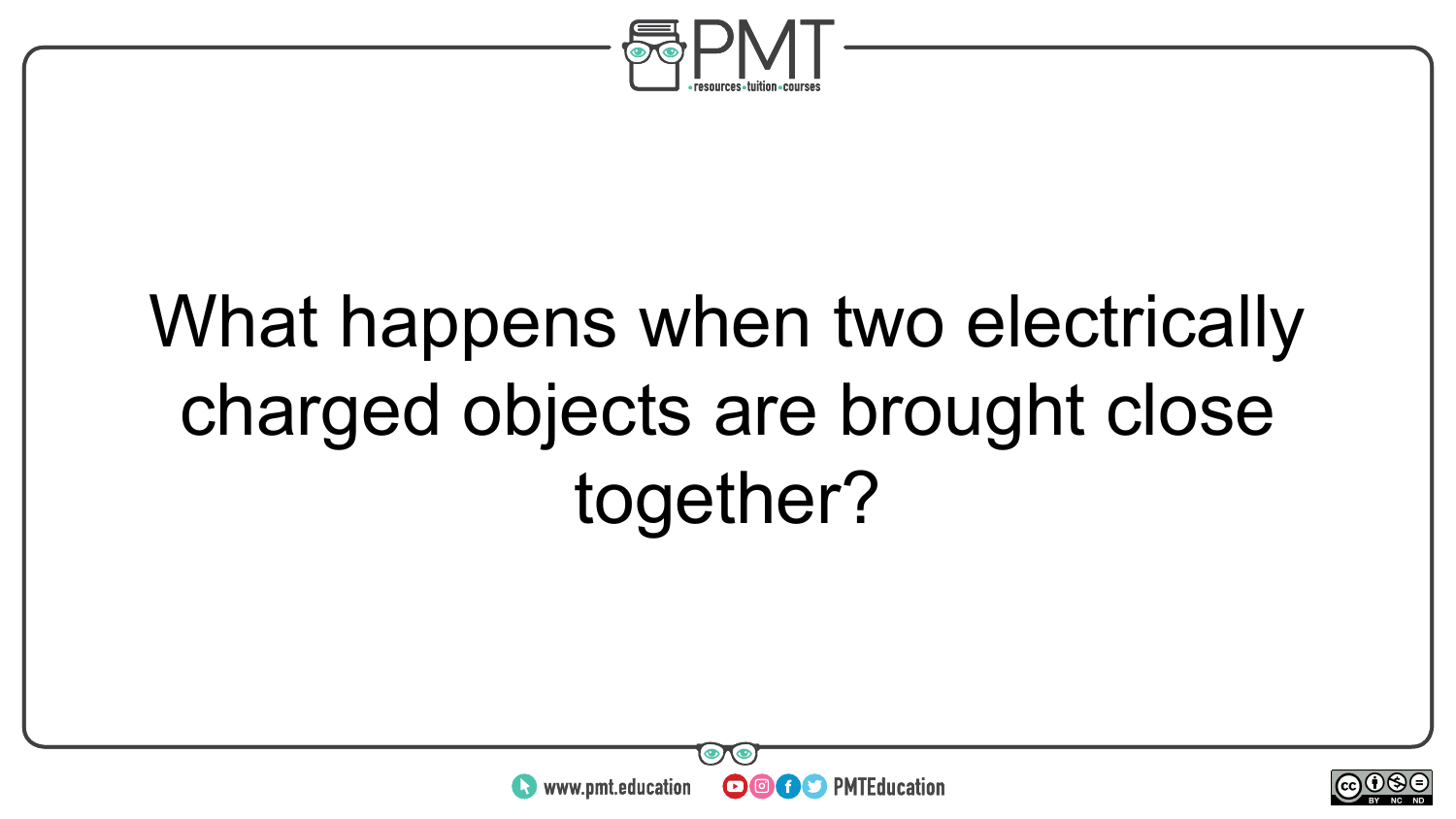

#### What happens when two electrically charged objects are brought close together?

### They exert a force on each other.



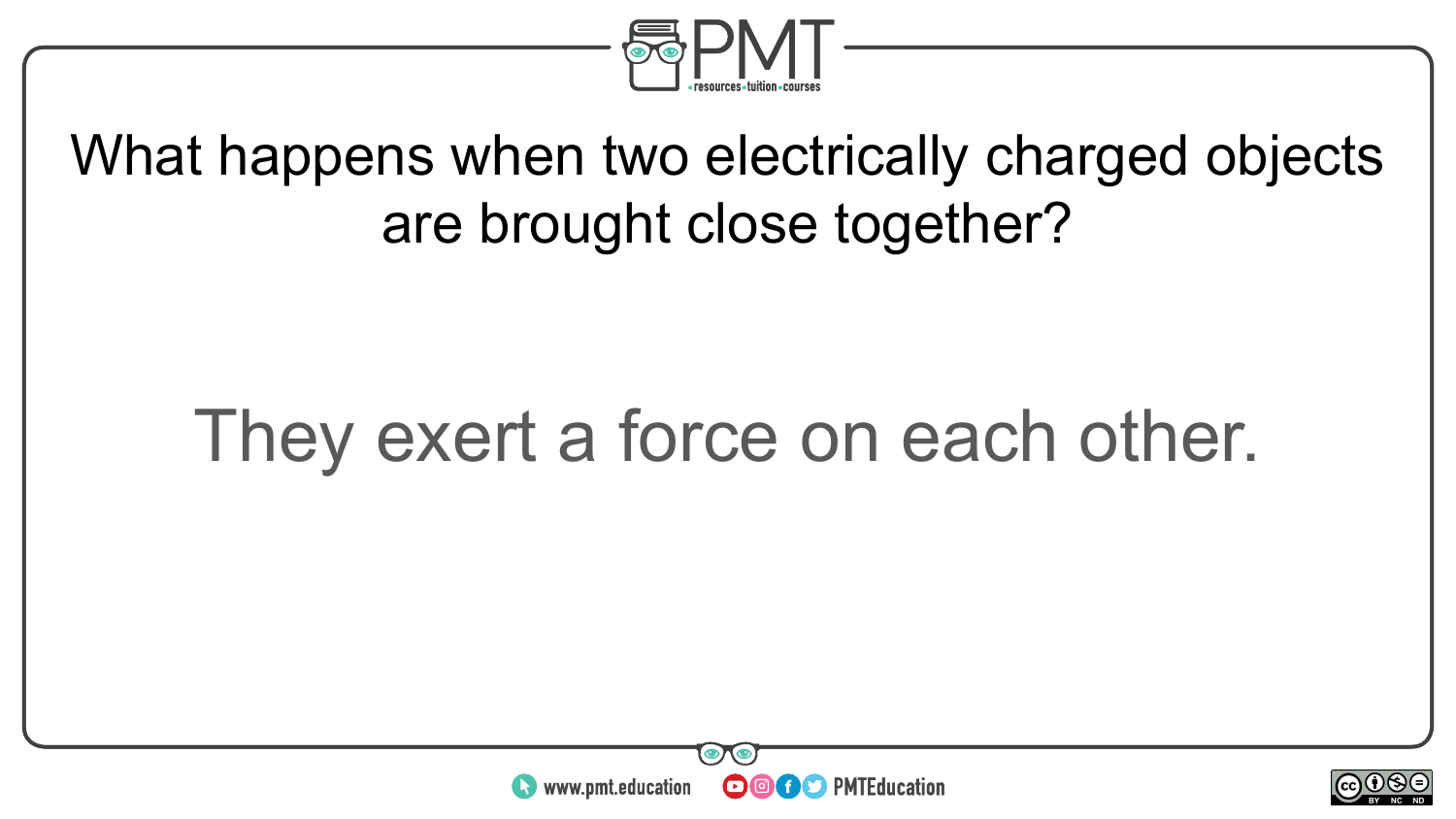

### What happens when two identically charged objects are brought close together?



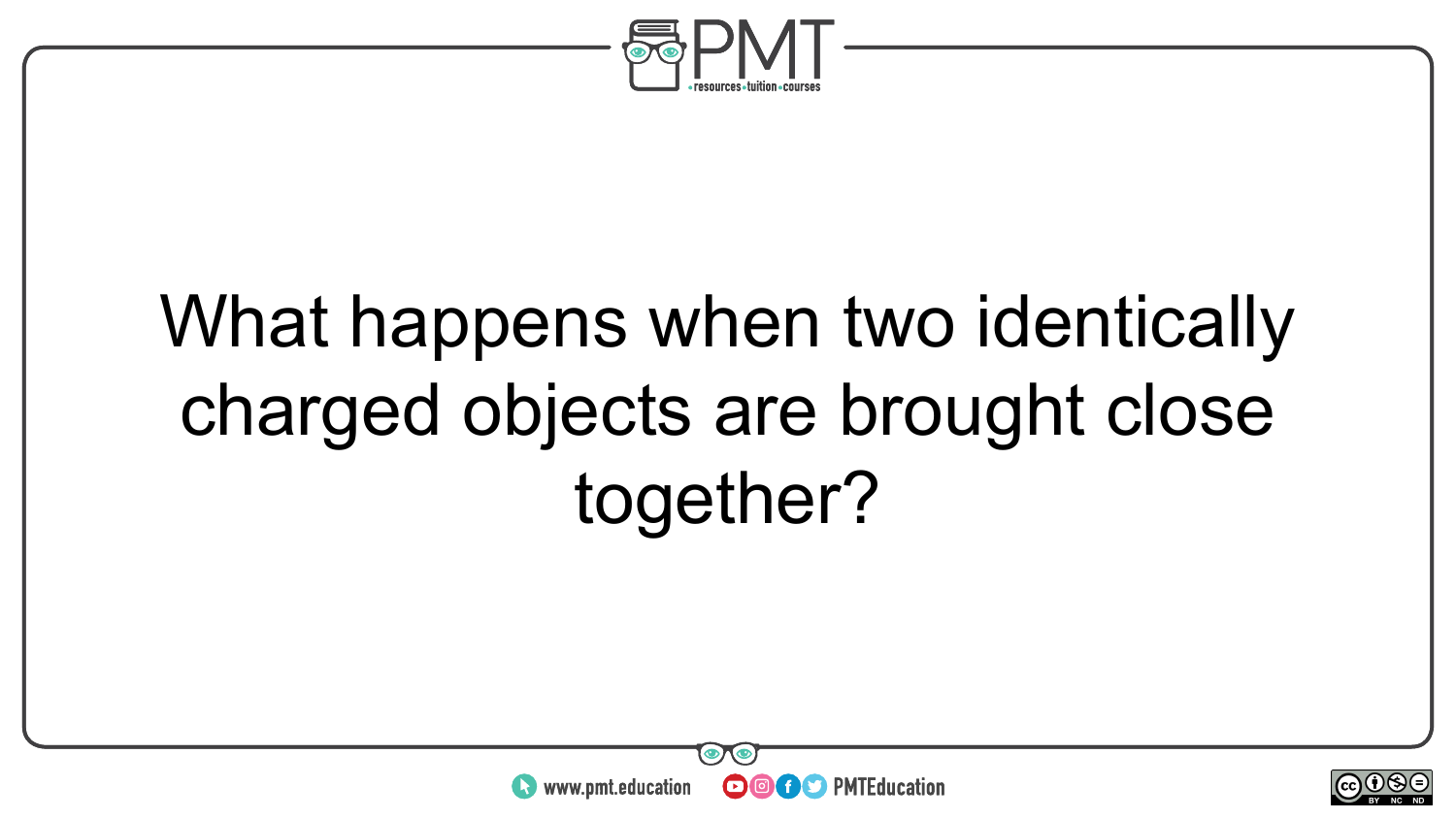

What happens when two identically charged objects are brought close together?

## They exert a repulsive force on each other and repel.



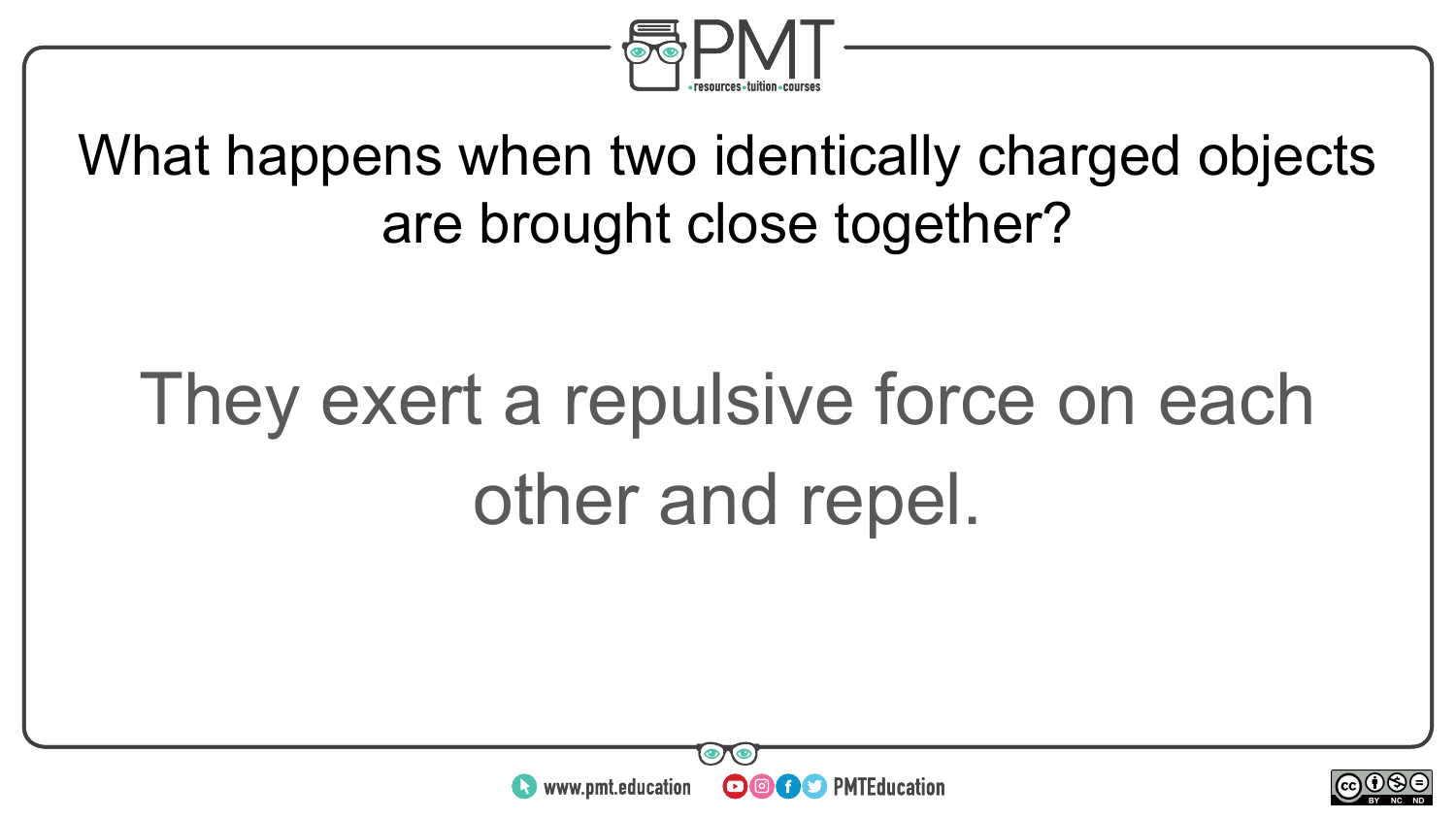

### What happens when two oppositely charged objects are brought close together?



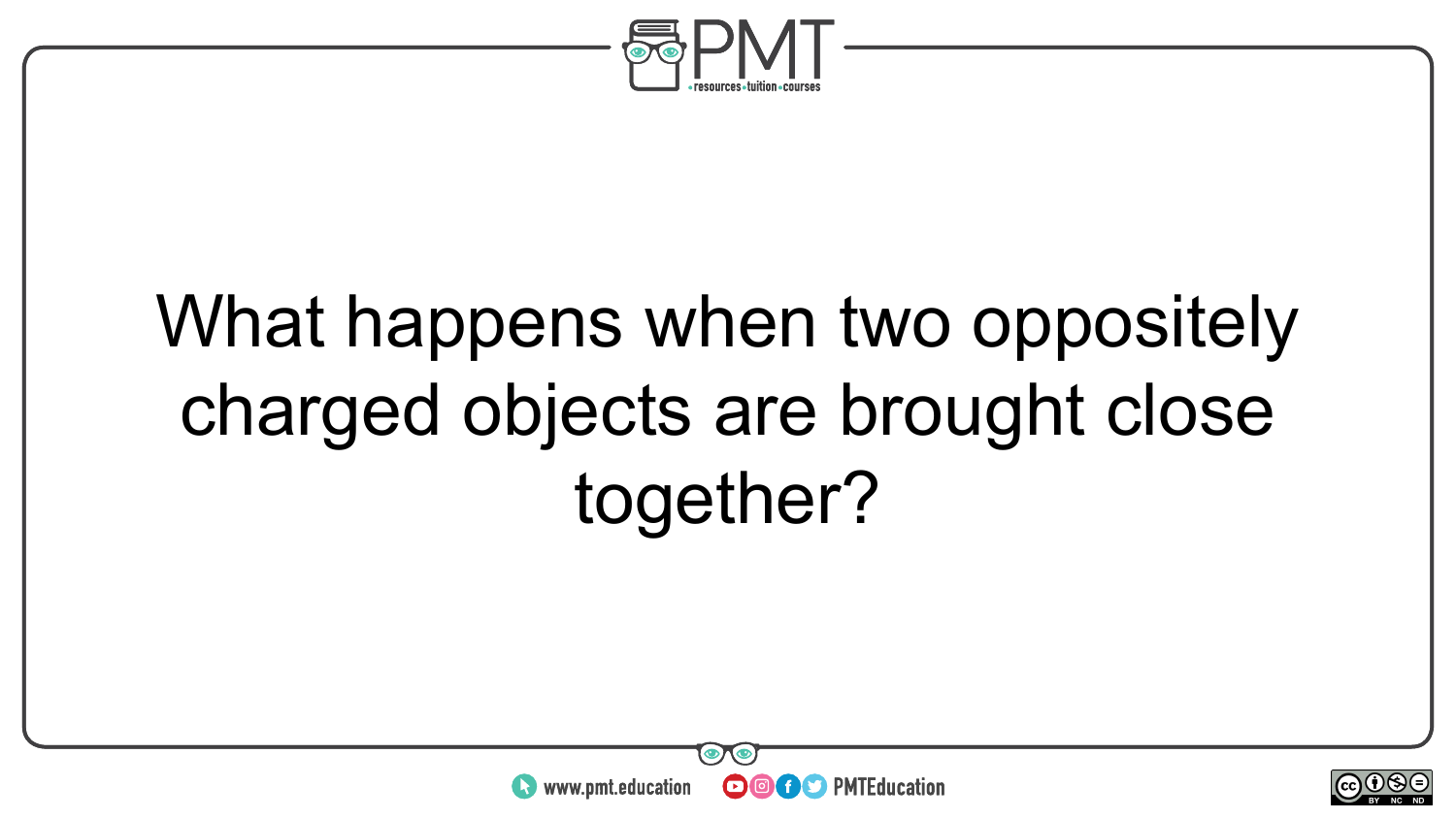

What happens when two oppositely charged objects are brought close together?

### They exert an attractive force on each other and attract.



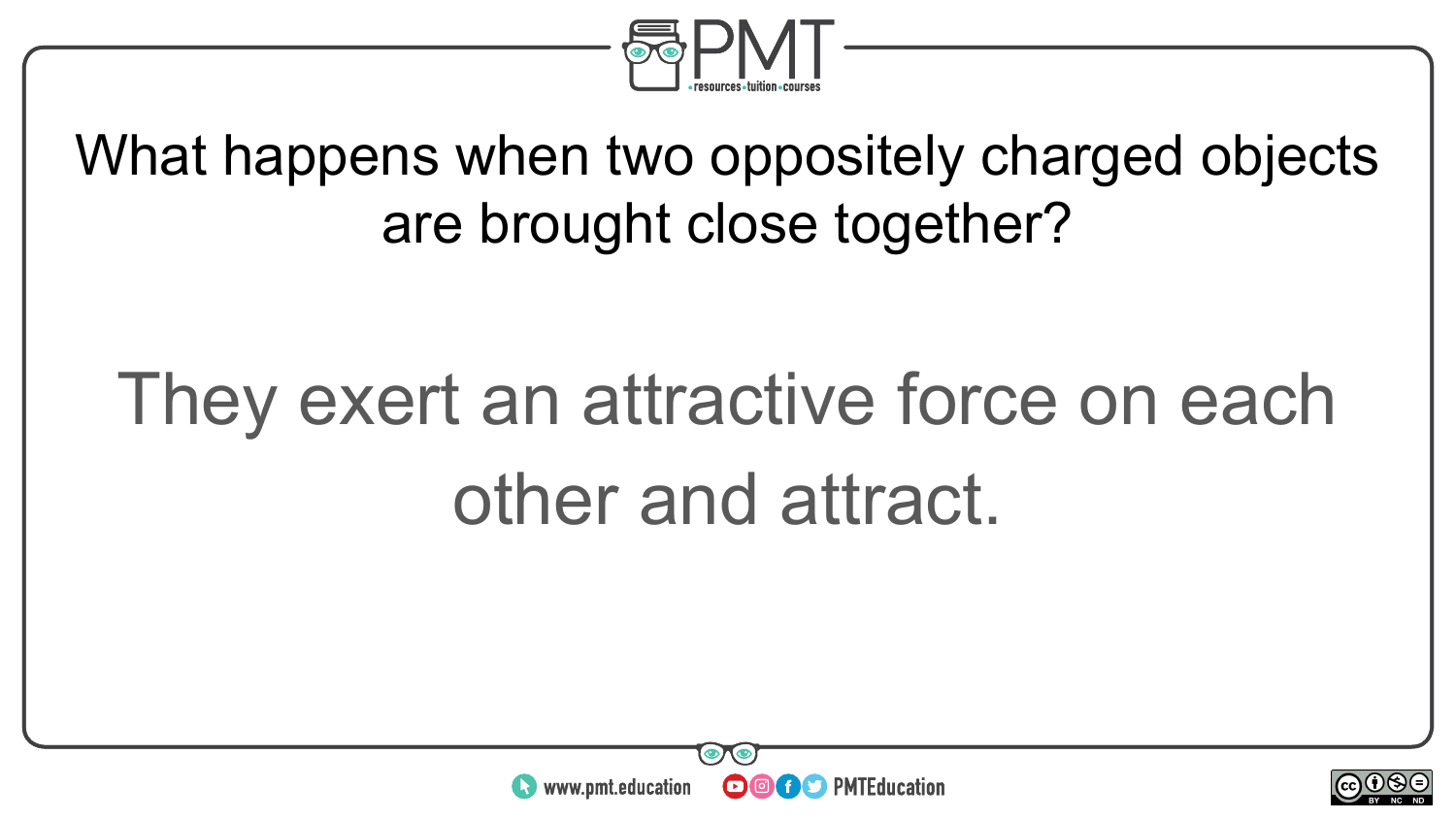

### Give an example of a non-contact force.



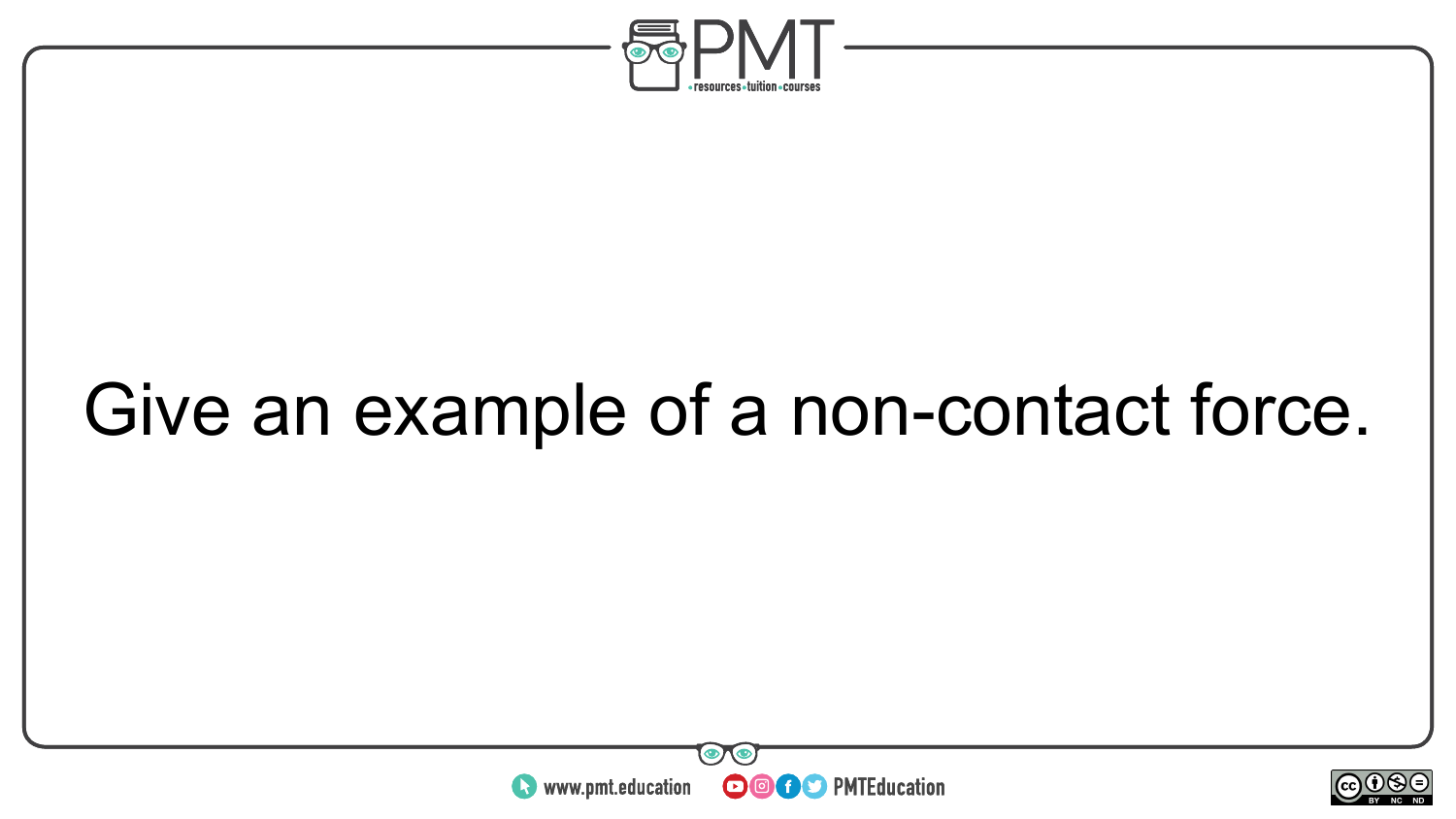

#### Give an example of a non-contact force.

# The repulsive or attractive force acting between two electrically charged objects.



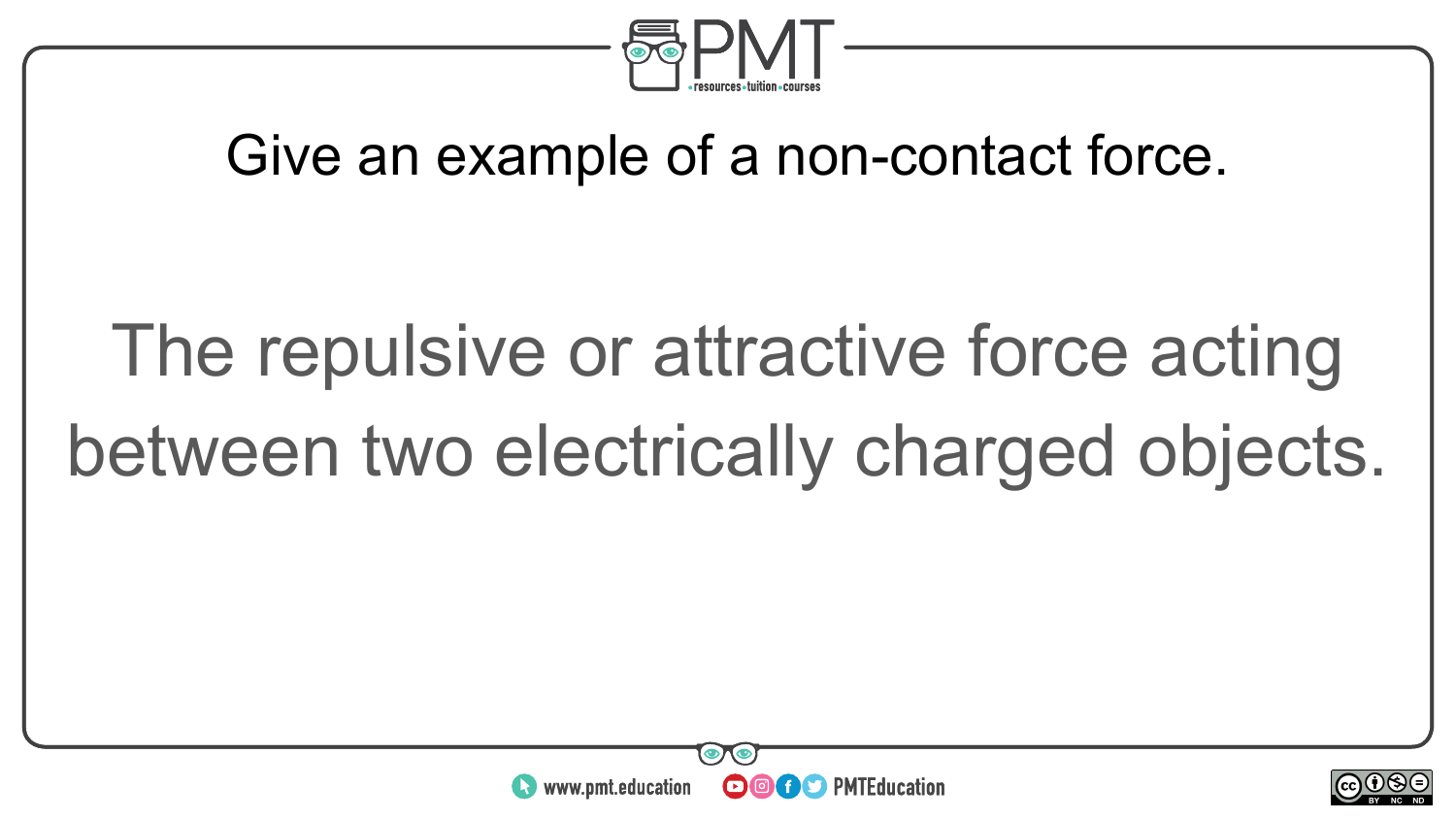

### What is an electric field?



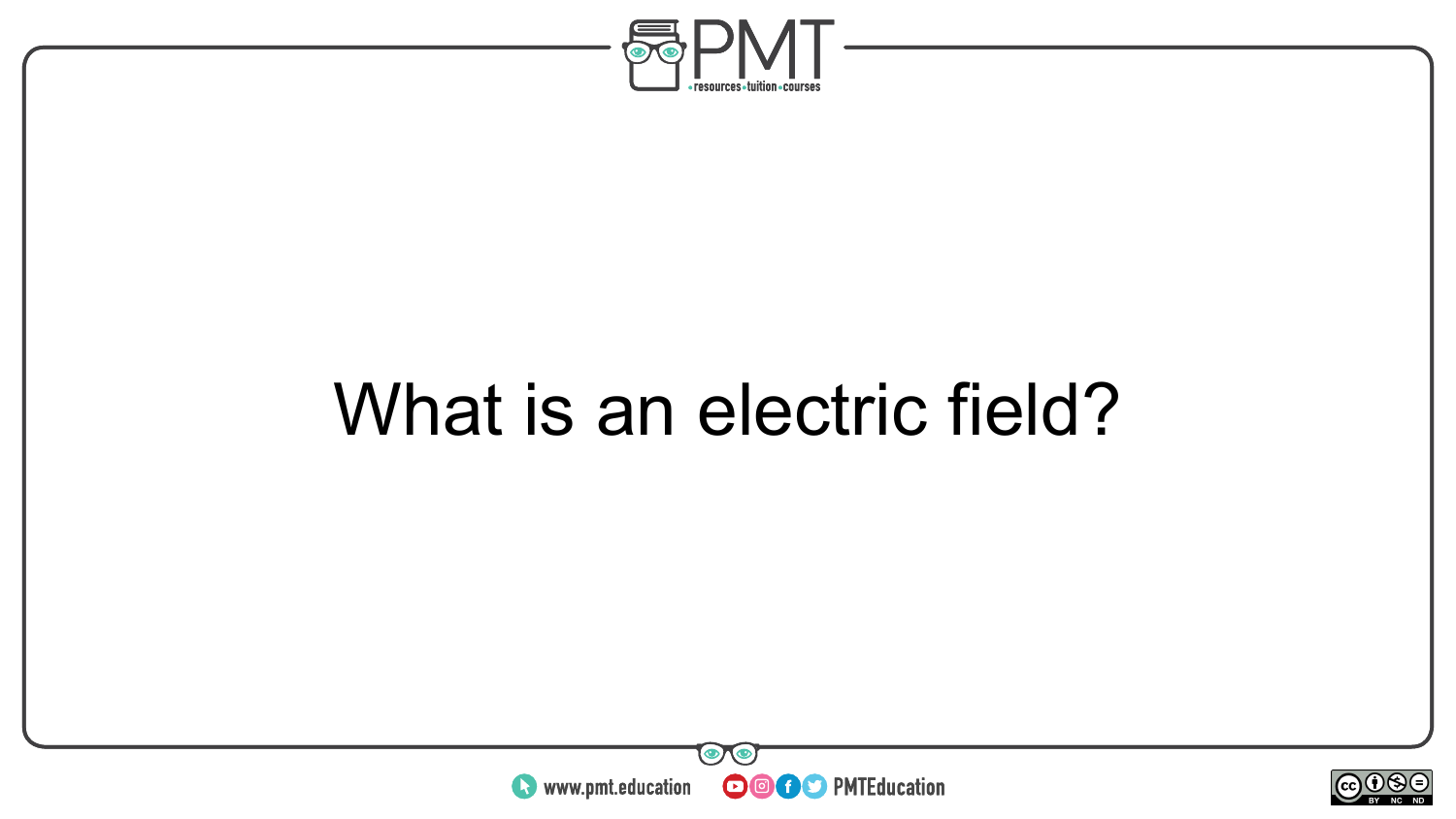

#### What is an electric field?

# A region in which a charged object will experience a non-contact electrical force.



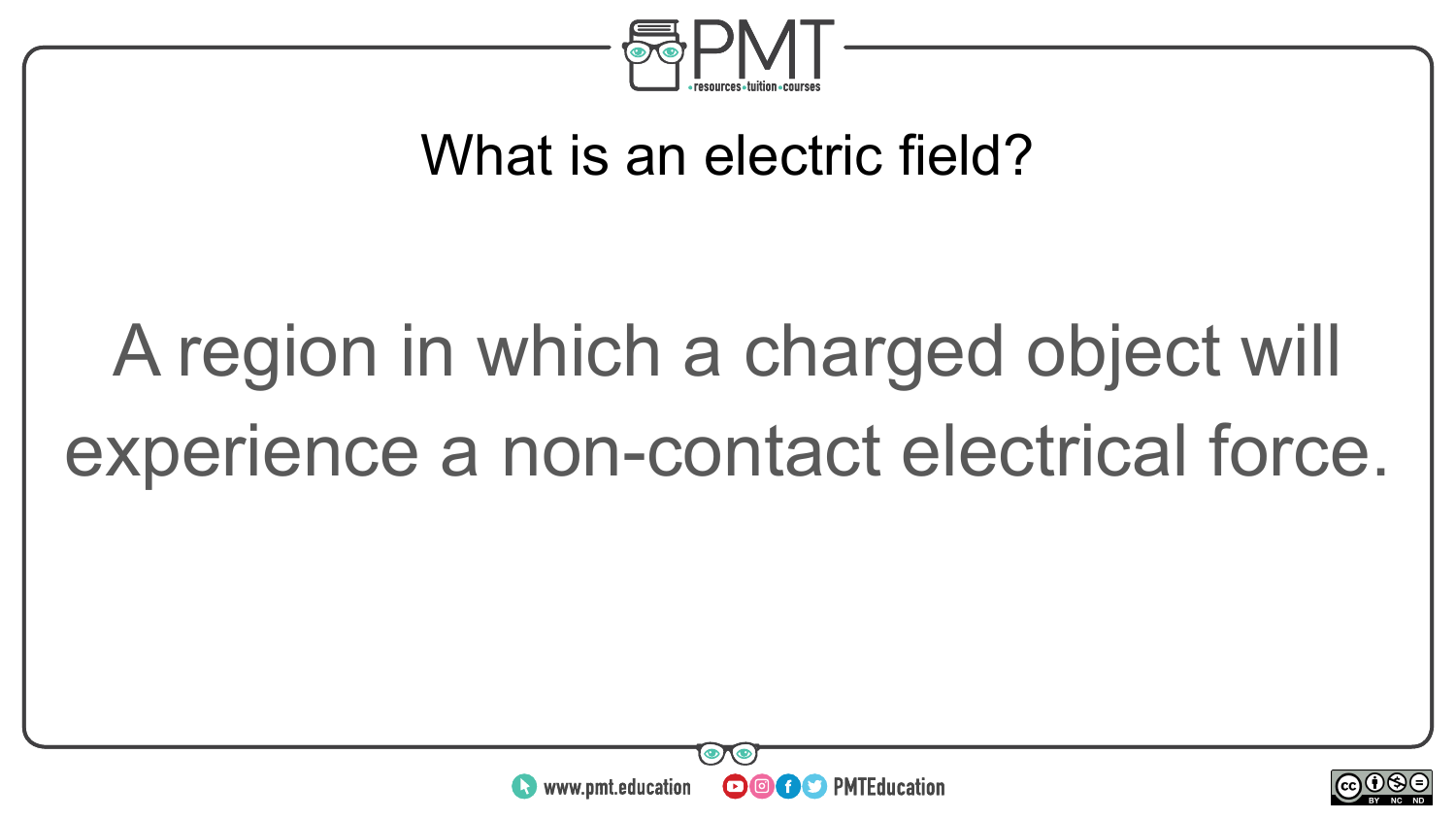

### Where can electric fields be found?



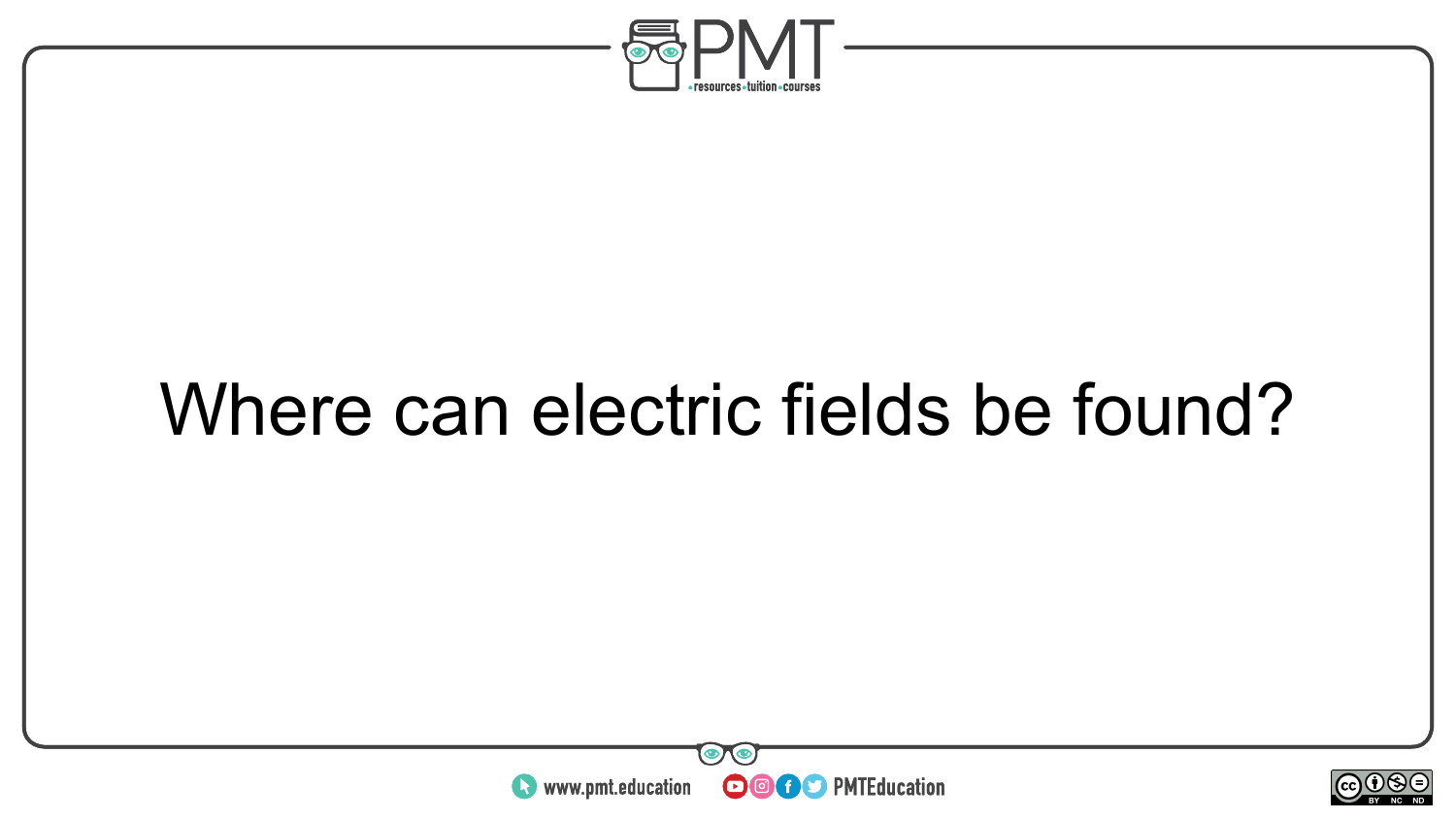

#### Where can electric fields be found?

### Surrounding any charged object.



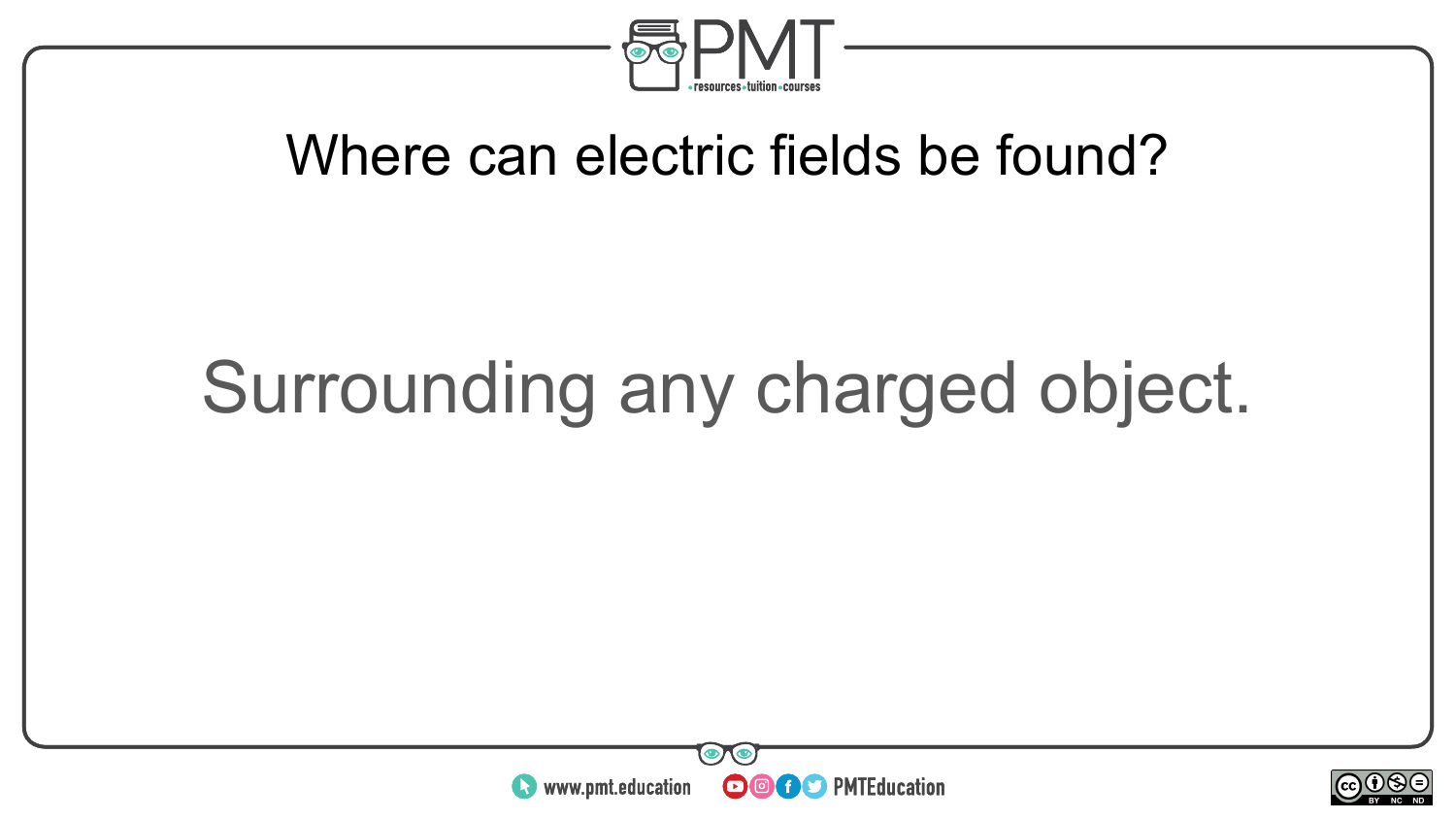

### Describe the electric field around a charged particle.



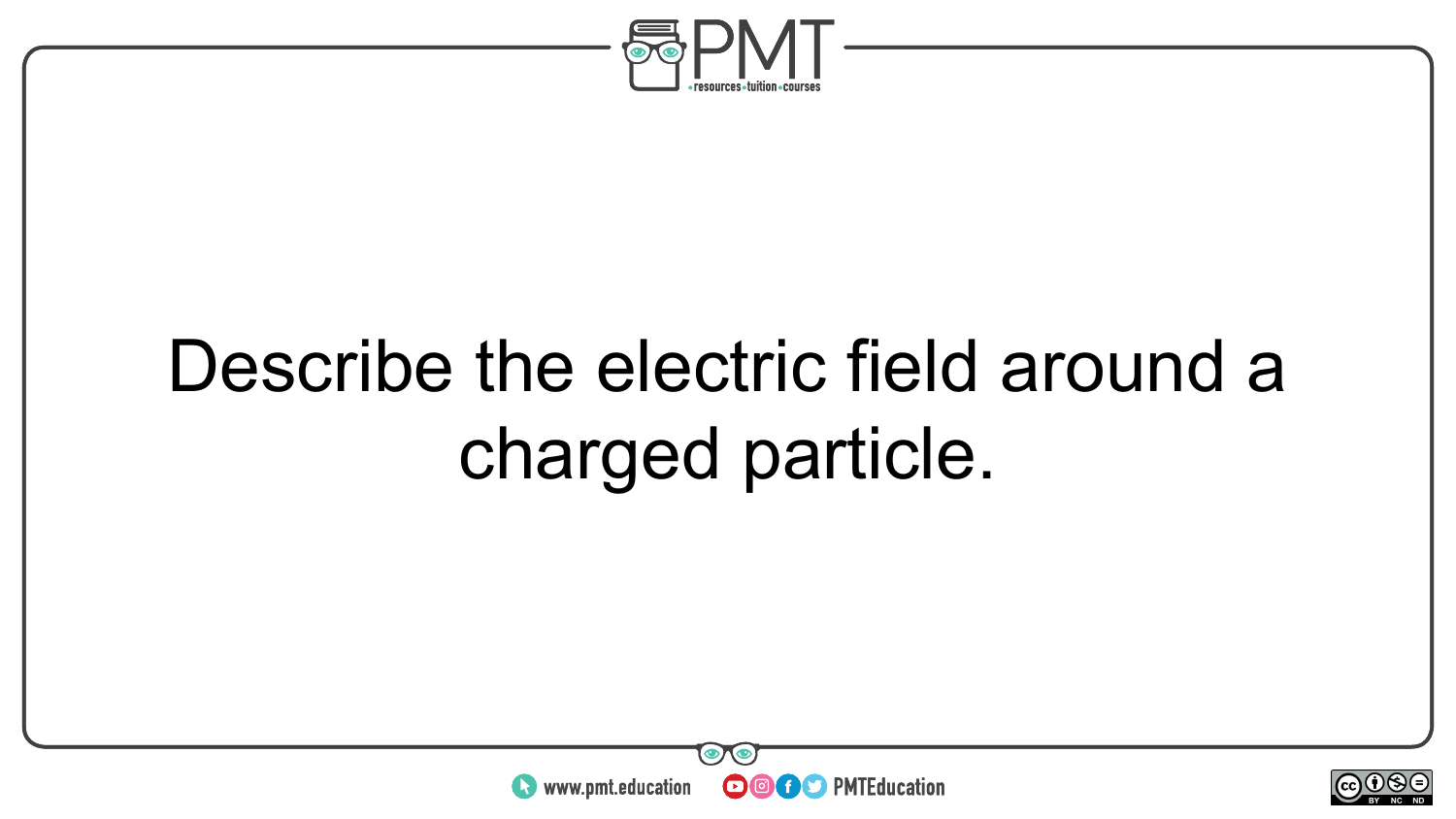

Describe the electric field around a charged particle.

# • Strongest closest to the object • Decreases in strength as you move away from the object



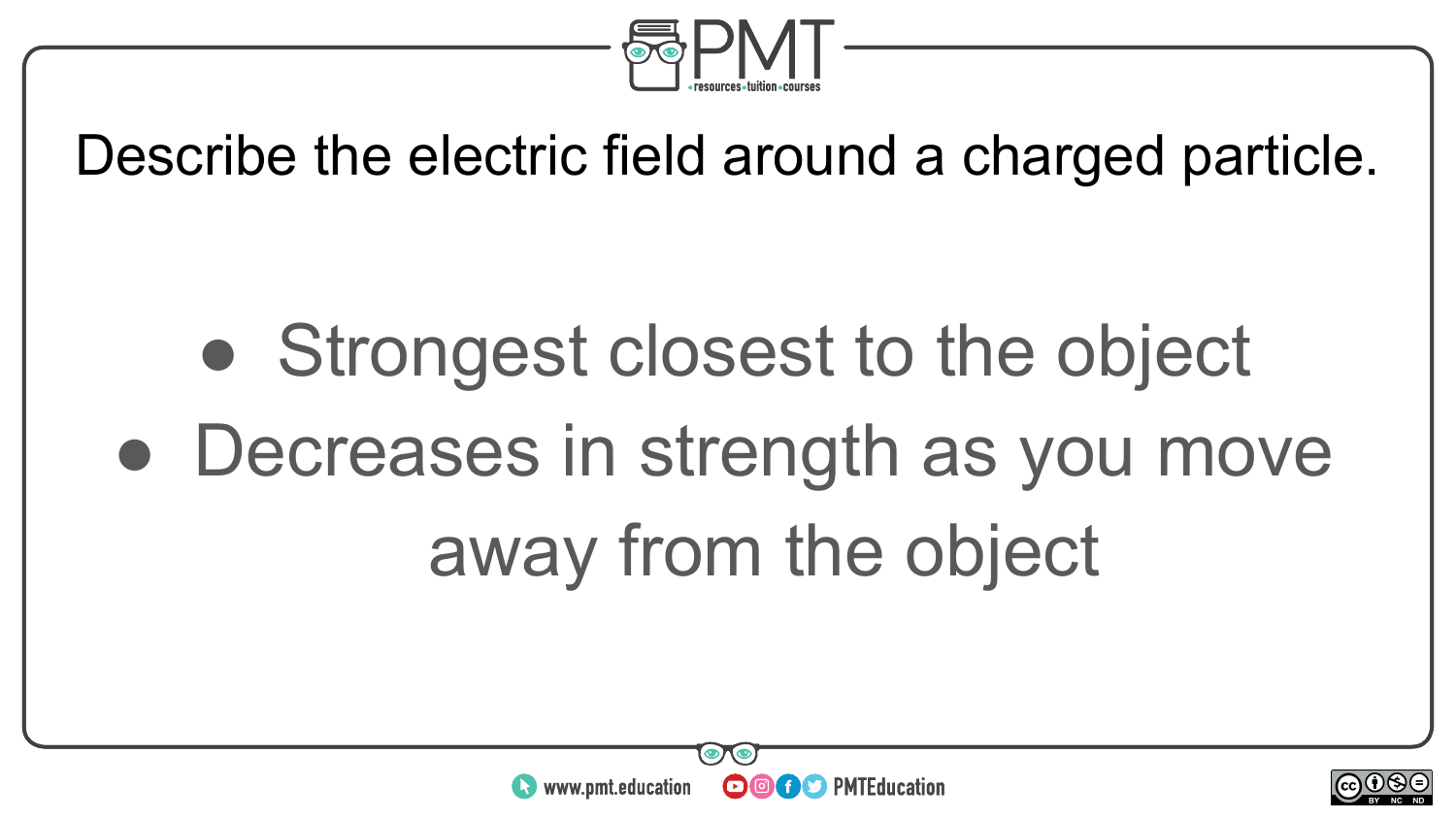

### What happens to the force between two charged objects when they are moved closer together?



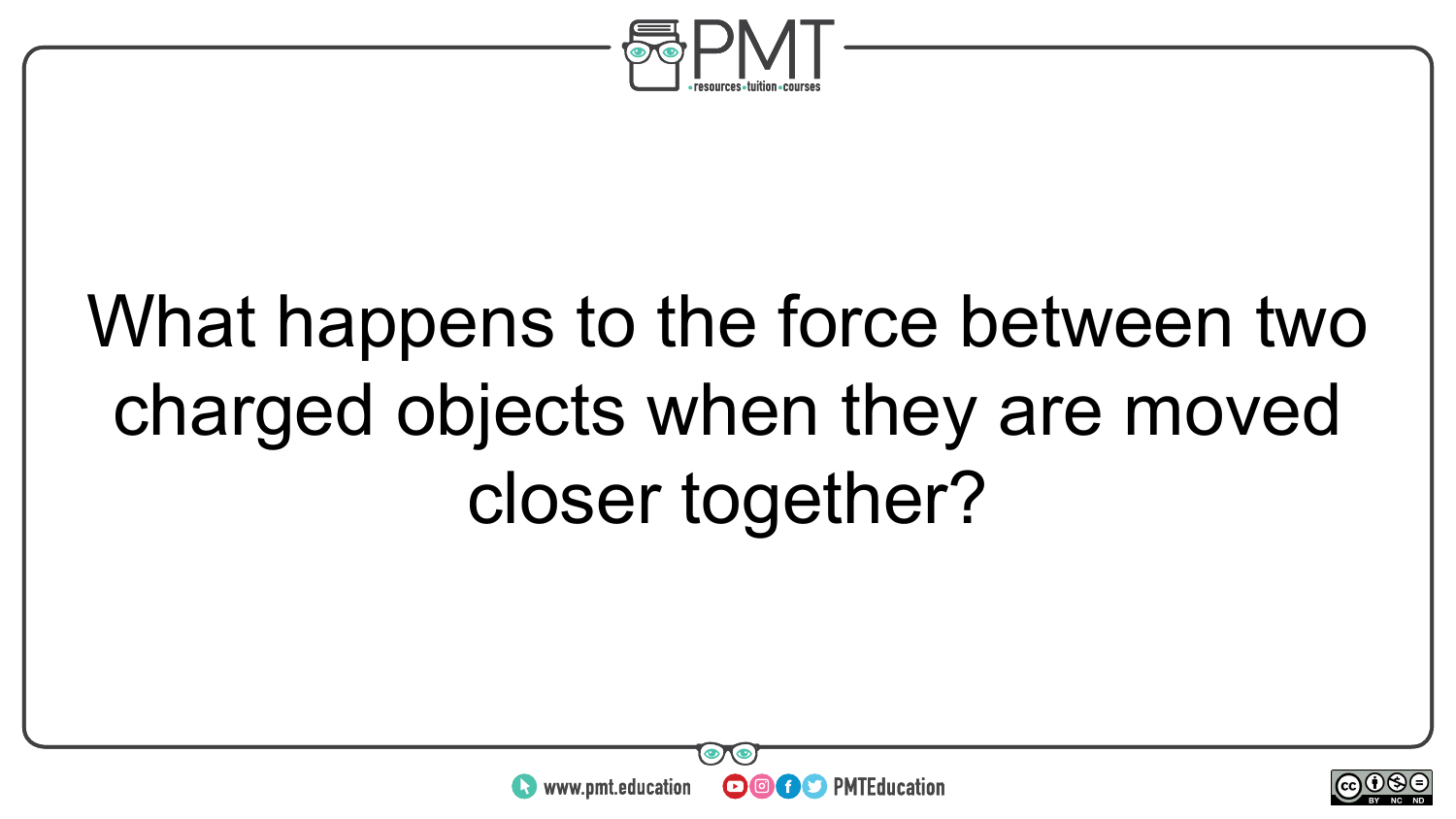

What happens to the force between two charged objects when they are moved closer together?

# The force between them becomes stronger as the separation reduces.



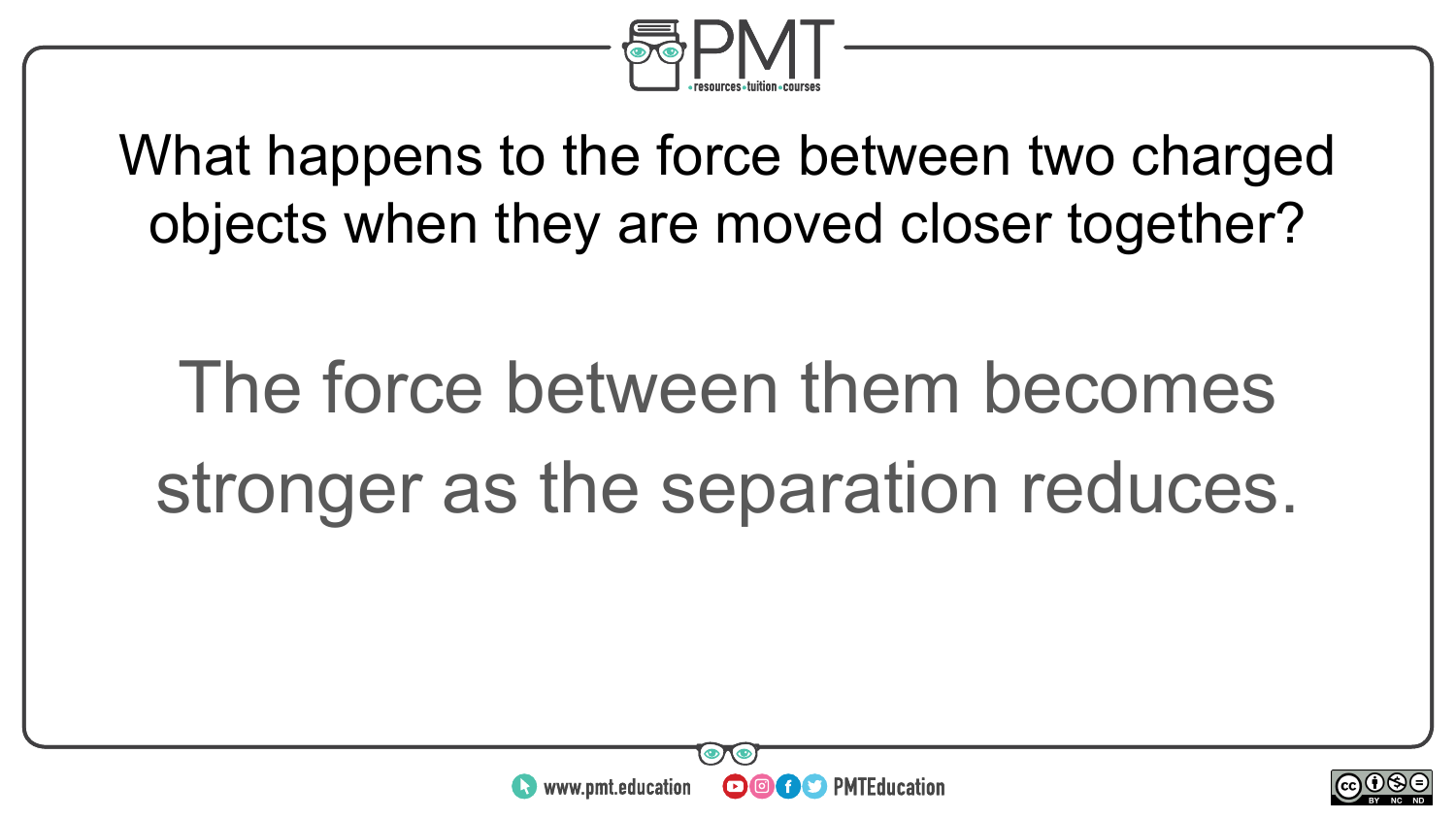

### In situations where sparks are unwanted, what precaution must be taken to prevent the build up of static charge?